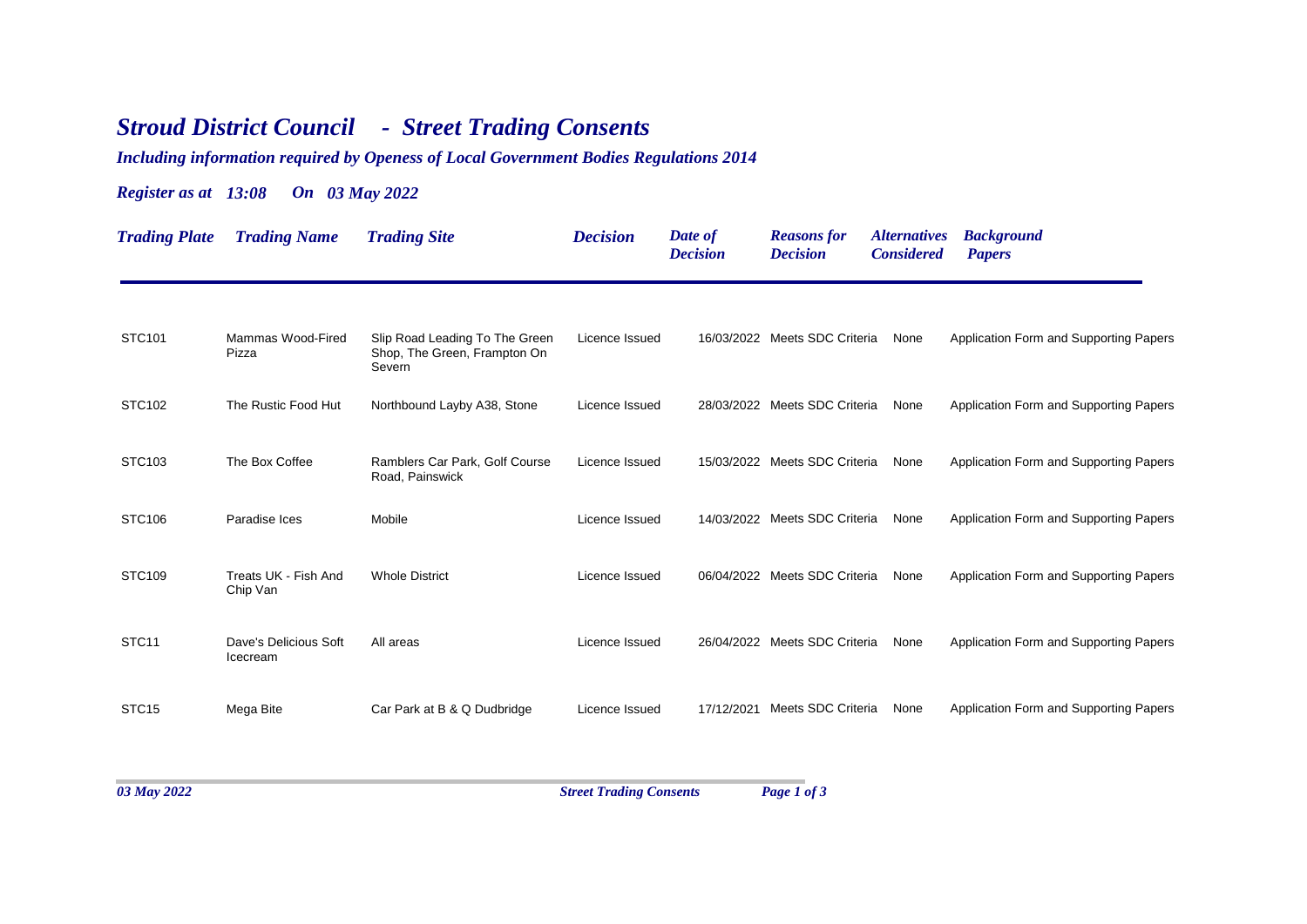| <b>Trading Plate</b> | <b>Trading Name</b>       | <b>Trading Site</b>                                                    | <b>Decision</b> | Date of<br><b>Decision</b> | <b>Reasons for</b><br><b>Decision</b> | <i><b>Alternatives</b></i><br><b>Considered</b> | <b>Background</b><br><b>Papers</b>     |
|----------------------|---------------------------|------------------------------------------------------------------------|-----------------|----------------------------|---------------------------------------|-------------------------------------------------|----------------------------------------|
| STC <sub>17</sub>    | Ken's Breakfast Van       | Layby Northbound A38, Castle<br>Lane Moreton Valence                   | Licence Issued  |                            | 31/03/2022 Meets SDC Criteria         | None                                            | Application Form and Supporting Papers |
| STC <sub>18</sub>    | Junction 13               | Junction 13 - Stroudwater Layby                                        | Licence Issued  |                            | 05/04/2022 Meets SDC Criteria         | None                                            | Application Form and Supporting Papers |
| STC <sub>22</sub>    | Treats UK - Ice Cream     | <b>Whole District</b>                                                  | Licence Issued  |                            | 06/04/2022 Meets SDC Criteria         | None                                            | Application Form and Supporting Papers |
| STC <sub>25</sub>    | Cotswold Fast Food        | Layby Northbound A38 -<br>Gossington Bridge, Gossington,<br>Slimbridge | Licence Issued  |                            | 04/04/2022 Meets SDC Criteria         | None                                            | Application Form and Supporting Papers |
| STC <sub>26</sub>    | Rambo's Kebabs            | London Road Layby, Thrupp                                              | Licence Issued  |                            | 14/03/2022 Meets SDC Criteria         | None                                            | Application Form and Supporting Papers |
| STC31                | <b>Kels Whippy</b>        | All Stroud District Council Areas                                      | Licence Issued  |                            | 29/11/2021 Meets SDC Criteria         | None                                            | Application Form and Supporting Papers |
| STC34                | <b>Woodchester Snacks</b> | Layby, Bath Road, Inchbrook,<br>Stroud                                 | Licence Issued  |                            | 29/03/2022 Meets SDC Criteria         | None                                            | Application Form and Supporting Papers |
| STC42                | Mega Bite                 | Layby, Brunel Way, Stonehouse                                          | Licence Issued  |                            | 14/03/2022 Meets SDC Criteria         | None                                            | Application Form and Supporting Papers |
| STC44                | Bens Kebab Van            | <b>Stanley Mills, Stonehouse</b>                                       | Licence Issued  |                            | 17/12/2021 Meets SDC Criteria         | None                                            | Application Form and Supporting Papers |